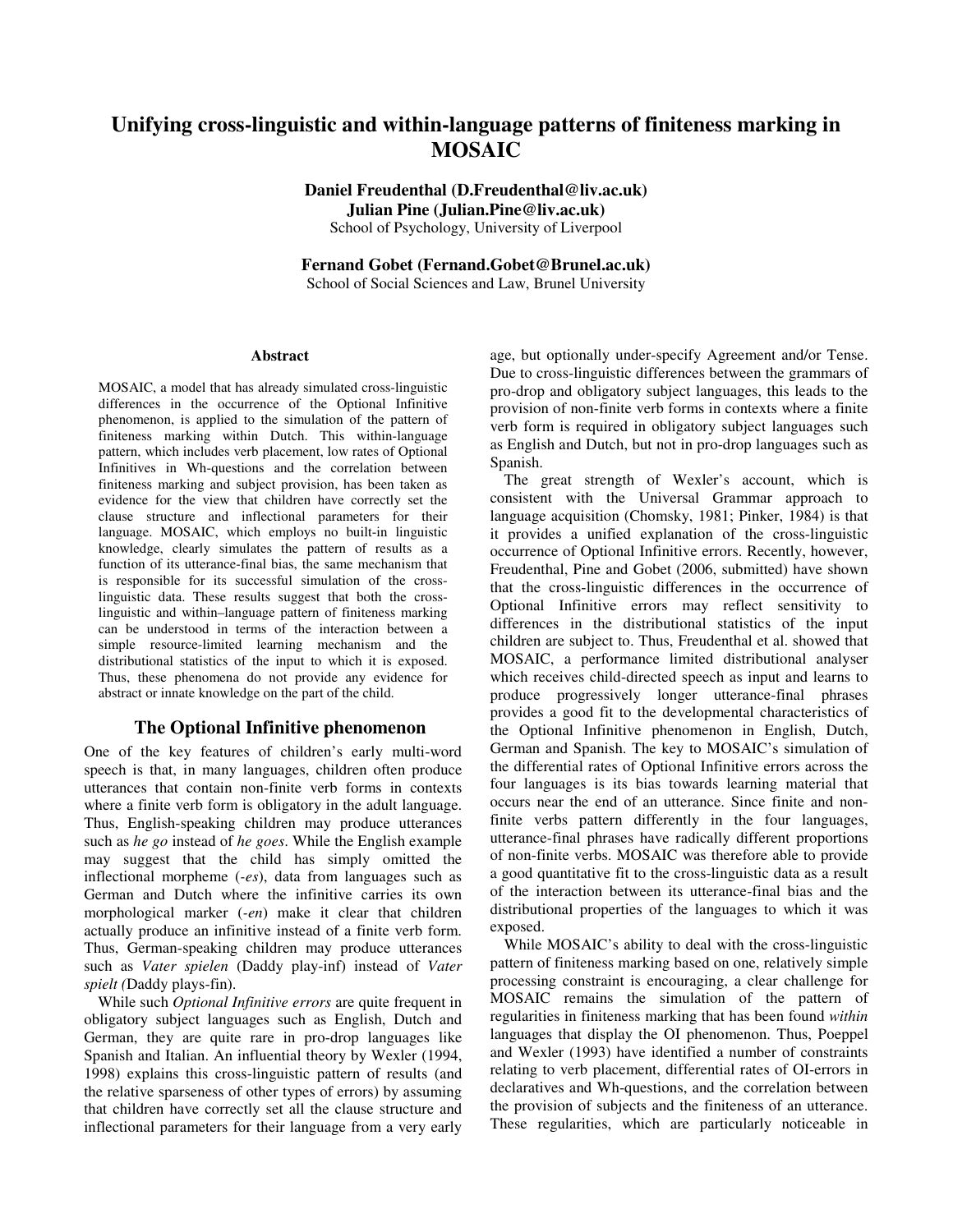languages such as German and Dutch, where verb position is dependent on finiteness, place considerable additional constraints on models of children's early multi-word speech. This is particularly true, as these regularities appear to be consistent with Wexler's claim that children have correctly set all the clause structure and inflectional parameters for their language from a very early age, whilst being problematic for rival Nativist theories of the Optional Infinitive phenomenon (e.g. Rizzi, 1994).

Given the apparent support that it provides for Wexler's account, the within-language pattern of finiteness marking can be considered a strong test for models like MOSAIC that embody the notion that children's early multi-word speech reflects an interaction between a performancelimited learning process and the statistical regularities of the input children receive.

## **Within-language regularities in the pattern of finiteness marking in German and Dutch**

German and Dutch are particularly interesting languages with respect to the development of finiteness marking as verb position in these languages is dependent on finiteness: finite verbs take second position, whereas non-finite verbs take sentence-final position. Poeppel and Wexler (1993) show that (in German) the child overwhelmingly places finite and non-finite verbs in their correct position from a very early age. From this finding, Poeppel and Wexler conclude that the child knows the rules for verb placement.

Poeppel and Wexler also show that, while Optional Infinitive errors are quite frequent in German and Dutch children's early declarative multi-word speech, they are virtually absent from Wh-questions. Wexler (1998) argues that it is a property of V2 languages (like German and Dutch) that Wh-questions should contain a finite verb. By implication, the absence of OI-errors in Dutch Wh-questions provides evidence for the notion that Dutch-speaking children have correctly set the V2 parameter (see also Poeppel & Wexler, 1993).

Finally, there is a correlation in German and Dutch between the occurrence of finite verb forms in an utterance and the likelihood that the utterance contains a subject. It is well known (see e.g., Bloom, 1990) that children often produce utterances with missing subjects (e.g. *Need a toy*). Several authors have shown that utterances that contain finite verbs are more likely to contain a subject than utterances that contain only non-finite verb forms. Poeppel and Wexler (1993) explain this correlation by claiming that non-finite verbs *license* subject omission; it is grammatical for non-finite verbs to occur without subjects. Thus, in the utterance *He wants to go*, the non-finite verb *go* has no subject. Finite verbs, on the other hand, do require a subject. Wexler thus claims that children's lower rates of subject provision on non-finite verbs reflects children's knowledge that non-finite verbs can occur without overt subjects, whereas finite verbs cannot.

In summary, the Optional Infinitive phenomenon has attracted a great deal of attention due to its occurrence across a range of languages. MOSAIC has already been shown to provide a close quantitative fit to the basic Optional Infinitive phenomenon in English, Dutch, German and Spanish. Nativist accounts such as Wexler's (1998), explain the Optional Infinitive phenomenon by assuming that children misrepresent a small portion of the grammar, but have largely set the clause structure and inflectional parameters for their language correctly. The withinlanguage regularities are consistent with such a view, and therefore provide considerable constraints for any process model of children's early multi-word speech. This paper aims to establish whether MOSAIC captures these regularities, thereby providing support for the notion that children's early multi-word speech can be understood in terms of the interaction between psychologically plausible constraints on learning and the statistical structure of the input.

#### **MOSAIC**

MOSAIC is a simple distributional learner that learns off child-directed speech and produces utterances that can be directly compared to children's speech. The basis of MOSAIC is a discrimination net consisting of nodes and arcs that store the utterances shown to it. Learning in MOSAIC takes place by adding nodes that encode new words and phrases to the network. The version of MOSAIC used in these simulations departs slightly from that described in Freudenthal et al. (2006, submitted). These versions of MOSAIC were too reliant on questions in the input as a source for Optional Infinitive errors: a phrase like *he go* was generated by producing the final words of *can he go*. Freudenthal et al. (2005a) therefore developed a version of the model that is capable of producing Optional Infinitive errors by omitting sentence-internal elements. This version can produce a phrase like *he go* by omitting the sentence internal modal *can* from the declarative *He can go* and has been shown to provide a good quantitative fit to the developmental data from English, Dutch, German and Spanish (see Freudenthal et al., 2005b). Learning in the new version of MOSAIC is anchored at the sentence-initial and sentence-final position: MOSAIC will only encode a word or phrase when all the material that either precedes or follows it in the utterance has already been encoded in the network. Learning in MOSAIC is slow, and governed by the following formula:

$$
NCP = \left(\frac{1}{1 + e^{0.5((m^*c) - u)}}\right)^d
$$

where:  $ncp = node creation probability$ 

- $m = a$  constant, set to 20 for these simulations
	- $u = (total number of)$  utterances seen
	- $c =$  corpus size (number of utterances)
	- d = distance to the edge of the utterance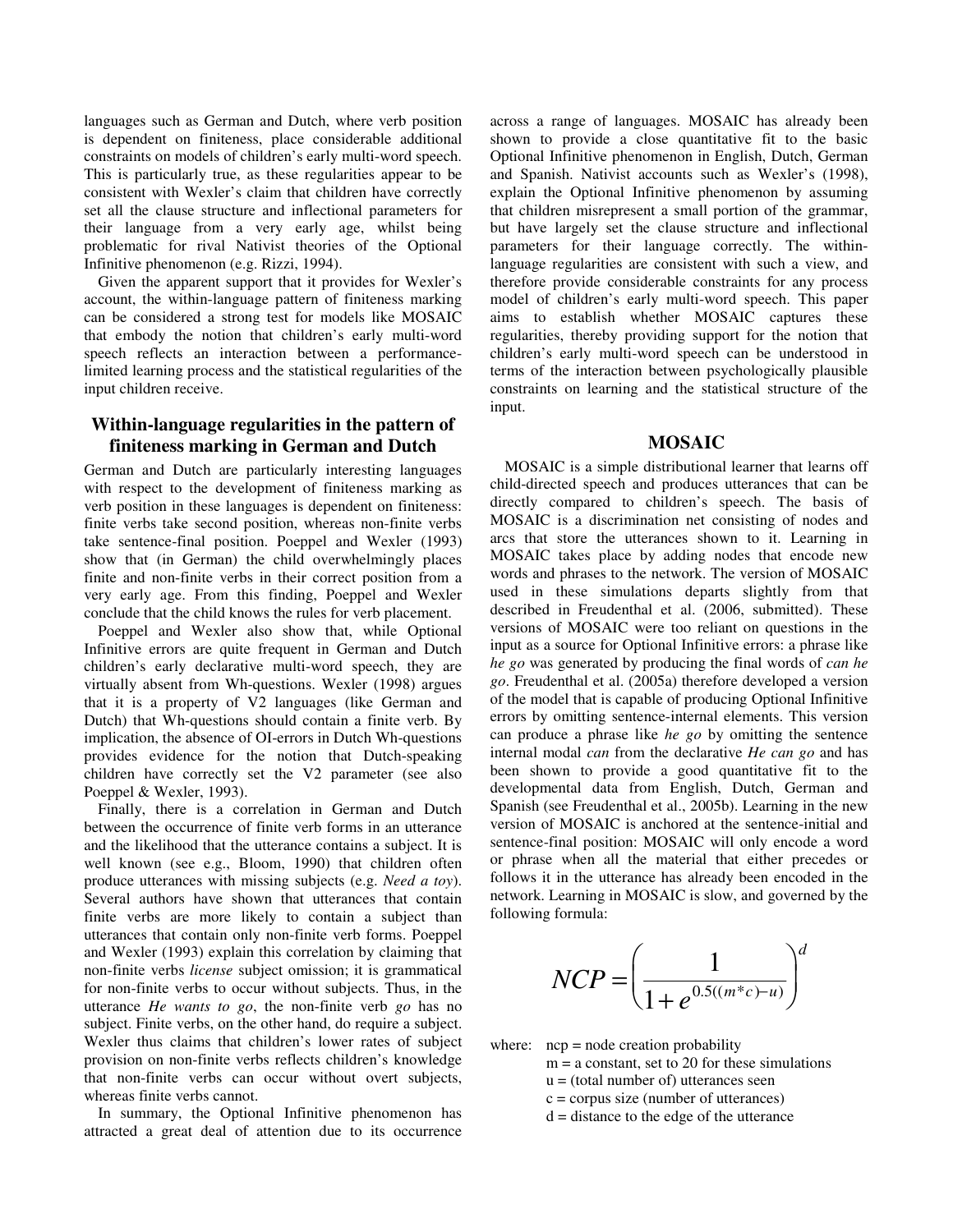The formula results in a basic sigmoid curve, with the probability of creating a node increasing as a function of the number of times the input has been seen. Initially, MOSAIC will only learn short, sentence-initial and sentence-final phrases. Longer phrases will only be learnt when the base number in the formula starts to increase (as a result of seeing more input).

MOSAIC employs two mechanisms for generating (rote) output. The first mechanism traverses all branches of the network, and generates the contents of branches that encode sentence-final phrases. This first mechanism thus results in phrases with missing sentence-initial elements. The second mechanism involves the concatenation of sentence-initial and sentence-final phrases. When MOSAIC builds up the network, it associates sentence-initial and sentence-final fragments of utterances. The concatenation of utteranceinitial and utterance-final phrases results in phrases with missing sentence-internal elements. Sentence-initial elements that are associated with sentence-final elements are normally limited to one word phrases. Longer sentenceinitial phrases can be concatenated only if the phrase is frequent enough to have been 'chunked up' by the model's chunking mechanism<sup>1</sup>. MOSAIC therefore maintains an utterance-final bias: concatenations consist of relatively long utterance-final phrases with relatively short utteranceinitial phrases.

MOSAIC's output thus consists of utterances with missing sentence-internal or sentence-initial elements. Both utterance-types are apparent in child speech. Utterances with missing sentence-internal elements may give rise to Optional Infinitive errors (e.g. *He* (*wants to*) *go home*). Utterances with missing sentence-initial elements may give rise to missing subjects (e.g. (*He) wants to go to the shops*). MOSAIC's early output will consist largely of sentencefinal fragments. As the mean length of utterance (MLU) of the output increases, concatenations will become more frequent. With increased learning, incomplete utterances are slowly replaced by complete utterances.

The two mechanisms described so far are complemented by a mechanism that allows for the production of novel utterances through the substitution of distributionally similar items. A description of this mechanism can be found in Freudenthal et al. (2005c).

#### **The Simulations**

The version of MOSAIC used for the simulations described in this paper has changed slightly from the version described in Freudenthal et al. (2005a, 2005b) in that the chunking mechanism described in Freudenthal et al. (2005c) has now been implemented as well. For this reason, we will first examine whether MOSAIC still provides a good fit to the basic Dutch data. For these simulations, the input corpora (consisting of the maternal speech directed at Peter and Matthijs; Wijnen, 1993) were fed through the model several times, and output (of increasing average length) was generated after every run of the model. The output files that most closely matched the MLU (Mean Length of Utterance) of the child at 4 different points in development were selected. The output was then divided into utterances containing only non-finite verb forms (non-finites), utterances containing only finite verb forms (simple finites), and utterances containing both finite and non-finite verb forms (compound finites). The child data are shown in fig. 1. The results of MOSAIC's simulations are shown in fig. 2.



Fig. 1a: Data for Peter



Fig. 1b: Data for Matthijs

As can be seen, MOSAIC clearly simulates the basic OI phenomenon for both children. While the model tends to overestimate the occurrence of Optional Infinitive errors during later stages of development, it successfully simulates the initial near exclusive use of Optional Infinitive errors followed by a substantial increase in the number of (compound) finites.

MOSAIC simulates the large decrease in Dutch Optional Infinitive errors as a result of the interaction between its utterance-final bias and the rules for verb placement in Dutch grammar. Non-finite verbs take sentence-final position in Dutch, whereas finite verbs take second position. Since MOSAIC's early output consists mostly of utterancefinal phrases, it will contain large numbers of non-finite verb forms. As the MLU of the model increases (with successive exposures to the input), finite verb forms, which occur earlier in the utterance, start appearing and non-finite

 1 MOSAIC's chunking mechanism results in frequent multi-word phrases being treated as one unit. It is discussed in more detail in Freudenthal et al. (2005c).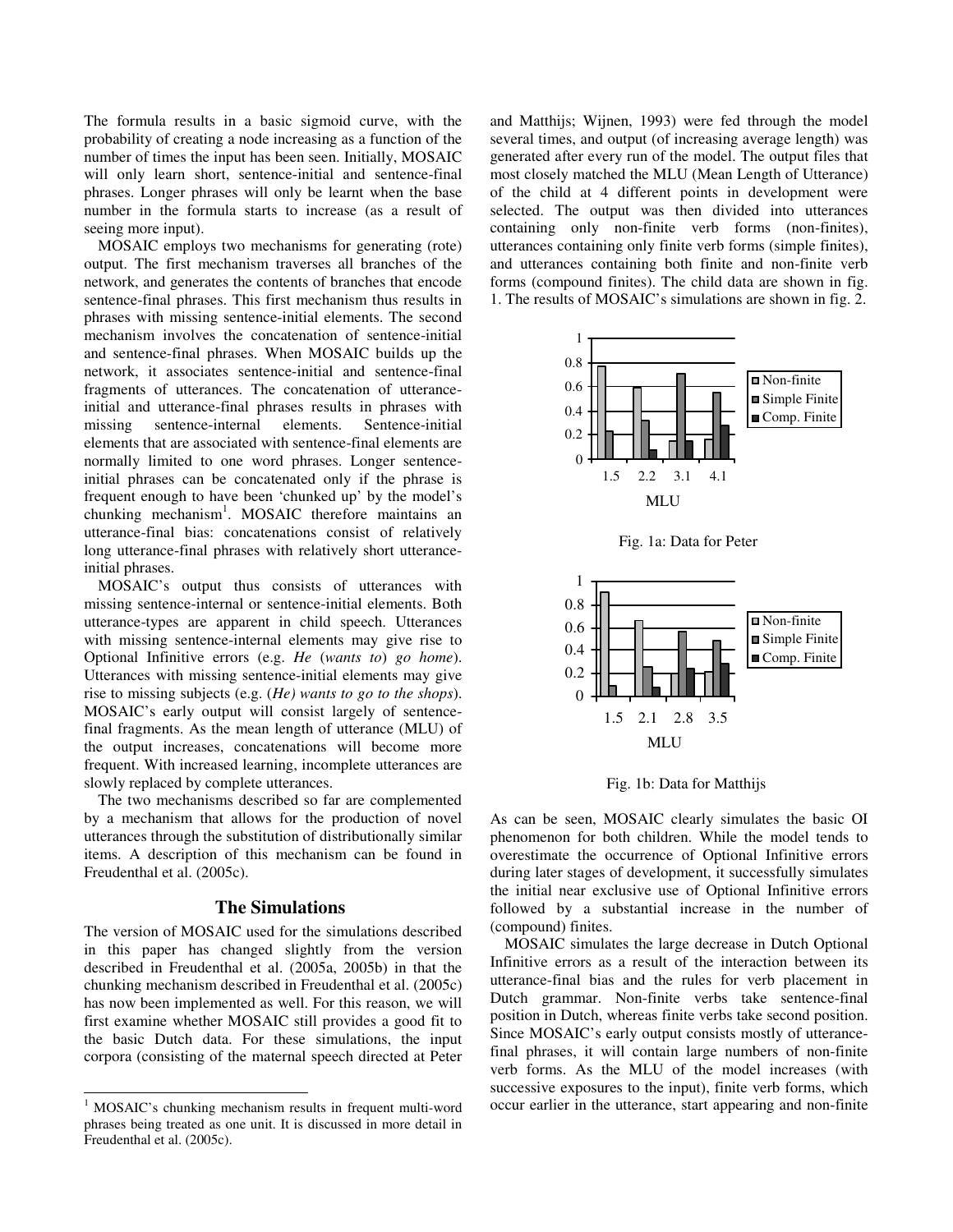utterances are slowly replaced with the compound finites from which they are learnt.







Fig. 2b: Model for Matthijs

Having established that MOSAIC successfully simulates the basic Optional Infinitive phenomenon, we can now turn to MOSAIC's success at simulating the finer detail associated with it. This will be done by investigating whether a) MOSAIC correctly places finite verbs in second position and non-finites in sentence-final position; b) Optional Infinitive errors are less frequent in Wh-questions than in declaratives; and c) rates of subject omission in utterances containing only non-finite verb forms are higher than in utterances containing finite verb forms. It should be stressed that these additional analyses were performed on the same output files that were analysed for the basic OI phenomenon. Thus, the output from one, identical model is analyzed with respect to four phenomena.

## **Verb Placement**

MOSAIC's success at placing verbs in their correct sentential position was investigated by coding two samples (from MLU point 3 in fig. 2) of finite and non-finite utterances from MOSAIC's output with respect to verb placement. This analysis is similar to that performed on a German<sup>2</sup> child by Poeppel and Wexler (1993). Poeppel and Wexler showed that the German child placed 90% of the

verbs correctly, and conclude from this analysis that 'the finiteness distinction is made correctly at the very earliest stages of development' (p. 7). Two-word utterances, where second and final position overlap, were excluded from this analysis<sup>3</sup>. As can be seen from table 1 and 2, the model overwhelmingly places finite and non-finite verbs in the correct position. MOSAIC simulates this effect because it preserves the word order it sees in the input. This finding makes it clear that correct verb placement is not necessarily evidence for knowledge of the rules of verb placement. MOSAIC makes no distinction between finite and non-finite verbs (in fact, MOSAIC has no built-in linguistic knowledge at all). MOSAIC places verbs correctly because it is sensitive to the statistical properties of the input.

Table 1: Verb placement for Matthijs's model

|                | V2/not final | Final/not V2 |
|----------------|--------------|--------------|
| <b>Finites</b> |              |              |
| Non-finites    |              |              |

Table 2: Verb placement for Peter's model

|                | V2/not final | Final/not V2 |  |
|----------------|--------------|--------------|--|
| <b>Finites</b> |              |              |  |
| Non-finites    |              |              |  |
|                |              |              |  |

## **Wh-questions**

Poeppel and Wexler (1993) show that Optional Infinitive errors are rare in topicalized structures with a non-subject in first position in a German child. Such structures include Wh-questions. Other authors have also shown OI-errors to be rare in Wh-questions in German and Dutch. This is in contrast to declarative structures, where OI-errors are quite frequent. Poeppel and Wexler claim that German (and Dutch) grammar dictates that such topicalized structures contain a finite verb form. The lack of OI-errors in Whquestions and related structures is therefore seen as evidence that the child has acquired the relevant portion of the grammar. Table 3 gives the rates of OI-errors in declaratives and Wh-question for the simulations at MLU point 3 in Fig. 2. For the analysis of Wh-questions, a sample was drawn from the output file<sup>4</sup>. While the model produces relatively high rates of Wh-questions with only non-finite verb forms compared to the rates reported in the literature, it clearly produces few of them compared with the rate at which it produces OI-errors in declaratives. This result is not an obvious consequence of MOSAIC's utterance-final bias, as modal/auxiliary + non-finite constructions (which are the source of OI-errors in MOSAIC) occur in Wh-questions at

-

 2 Dutch and German have identical rules regarding the placement of finite and non-finite verbs. Analyses of Dutch and German can therefore be directly compared.

<sup>3</sup> Utterances with a missing subject and a finite verb in first position were coded as having the finite verb in V2.<br><sup>4</sup> In keeping with the coding scheme used for declare

In keeping with the coding scheme used for declaratives, as verbs matching the infinitive were counted as infinitives. As a result, some plural, present tense finites were counted as non-finites. This may result in these analyses showing relatively high rates of nonfinites compared to those reported in the literature. The present analysis however, is comparable to that performed on declaratives.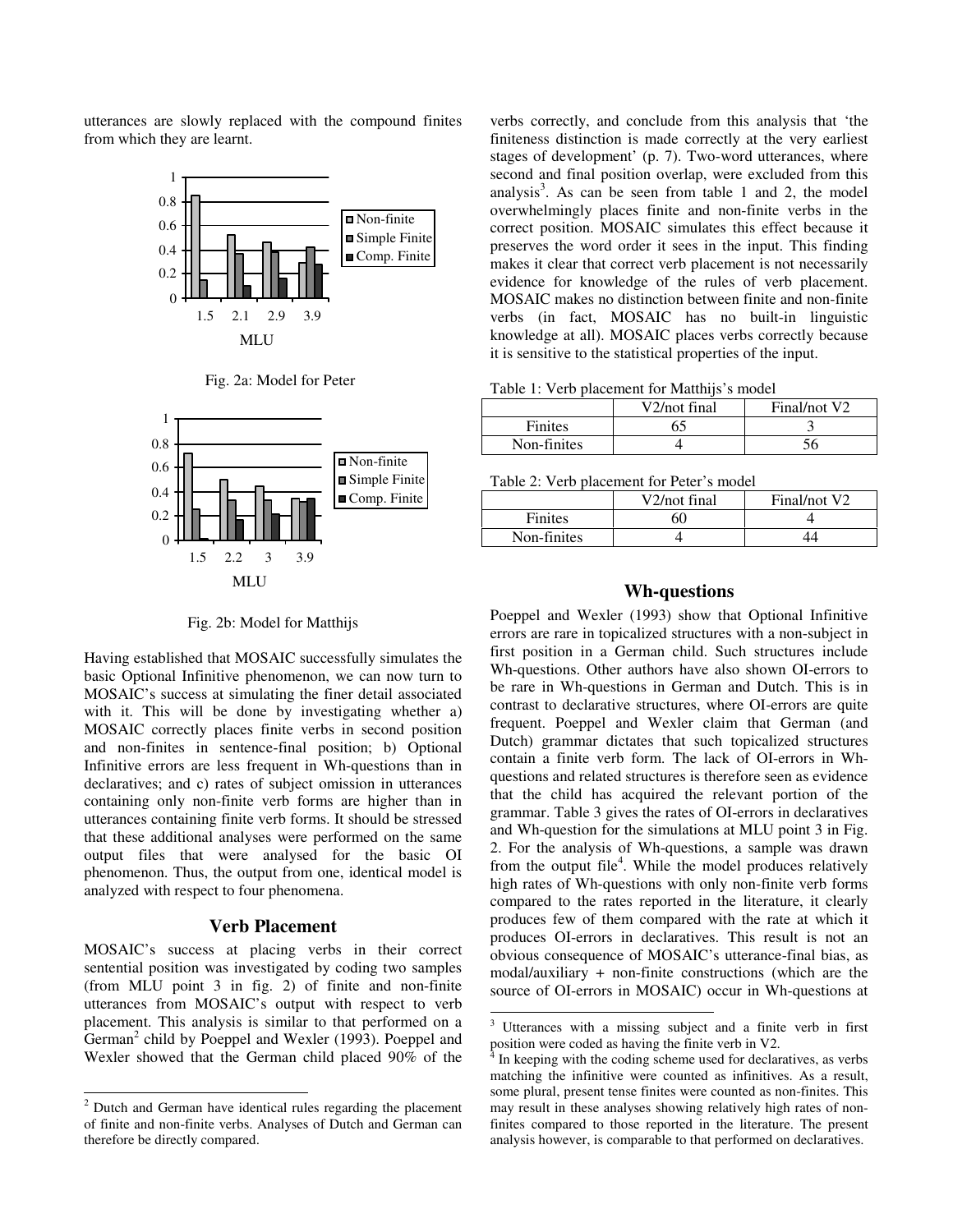rates that are comparable to declaratives. Instead, it reflects an interaction between utterance length and frequency which results in Wh-questions being learned more quickly than declaratives. The average MLU for Wh-questions in the input (Matthijs: 5.39; Pet: 4.88) is lower than it is for declarative structures (Matthijs: 6.09; Pet: 5.84) Whquestions also appear to be more formulaic than declaratives. In declaratives, the finite verb form may be preceded by a range of subjects, which may lead to finite verb forms being encoded relatively late. In Wh-questions, only a handful of Wh-words precede the finite verb form. This may lead to relatively fast learning and early encoding of the finite verb form in Wh-questions.

Table 3: Proportion of non-finite Wh-questions and declaratives in Matthijs and Peter's models

|                | Dec. | Wh-questions |
|----------------|------|--------------|
| Matthijs model |      |              |
| Peter model    |      |              |

## **Finiteness and Subject Omission**

Several authors have reported a correlation between the finiteness of children's utterances and the likelihood of that utterance containing a subject. Children are less likely to omit the subject from an utterance that contains a finite verb form than from utterances that only contain non-finite verb forms. Poeppel and Wexler (1993) claim this pattern of results provides support for the notion that children are aware of the distinction between finite and non-finite verb forms. Children have high rates of subject omission on nonfinite utterances because the infinitive *licenses* subject omission: it is grammatical for the infinitive to occur without a subject (for example, in the English utterance *he wants to go*, the infinitive *go* has no subject). Since children are aware of this, they are relatively likely to omit subjects from non-finite utterances. Finite utterances on the other hand do require the inclusion of a subject. Children's lower rates of subject omission on finite utterances are thought to reflect this knowledge. Fig. 3 shows the levels of subject provision for the two Dutch children for simple finite and non-finite utterances (at the same MLU points as portrayed in Fig. 1).



Fig. 3a: Data for Peter



Fig. 3b: Data for Matthijs

Note that, while the levels of subject omission on finite utterances are lower than for non-finite utterances, they are by no means zero, even at relatively late stages of development. Poeppel and Wexler explain this result, which is not predicted on their account of full competence, by assuming these errors are not instances of subject drop, but rather instances of *topic drop*, a pragmatic effect that bears little relevance to the child's grammatical development.







Fig. 4b: Model for Matthijs

As can be seen in Fig. 4, MOSAIC clearly simulates the correlation between finiteness and subject omission. MOSAIC simulates this effect as a result of the interaction between its utterance-final bias, and the position of finite and non-finite verb forms relative to the subject in the utterance. Subjects in Dutch usually take sentence-initial position, with finite verbs taking second position and nonfinite verbs taking sentence-final position. A result of this is that the positional distance between finite verb forms and the subject is smaller than that between non-finite verb